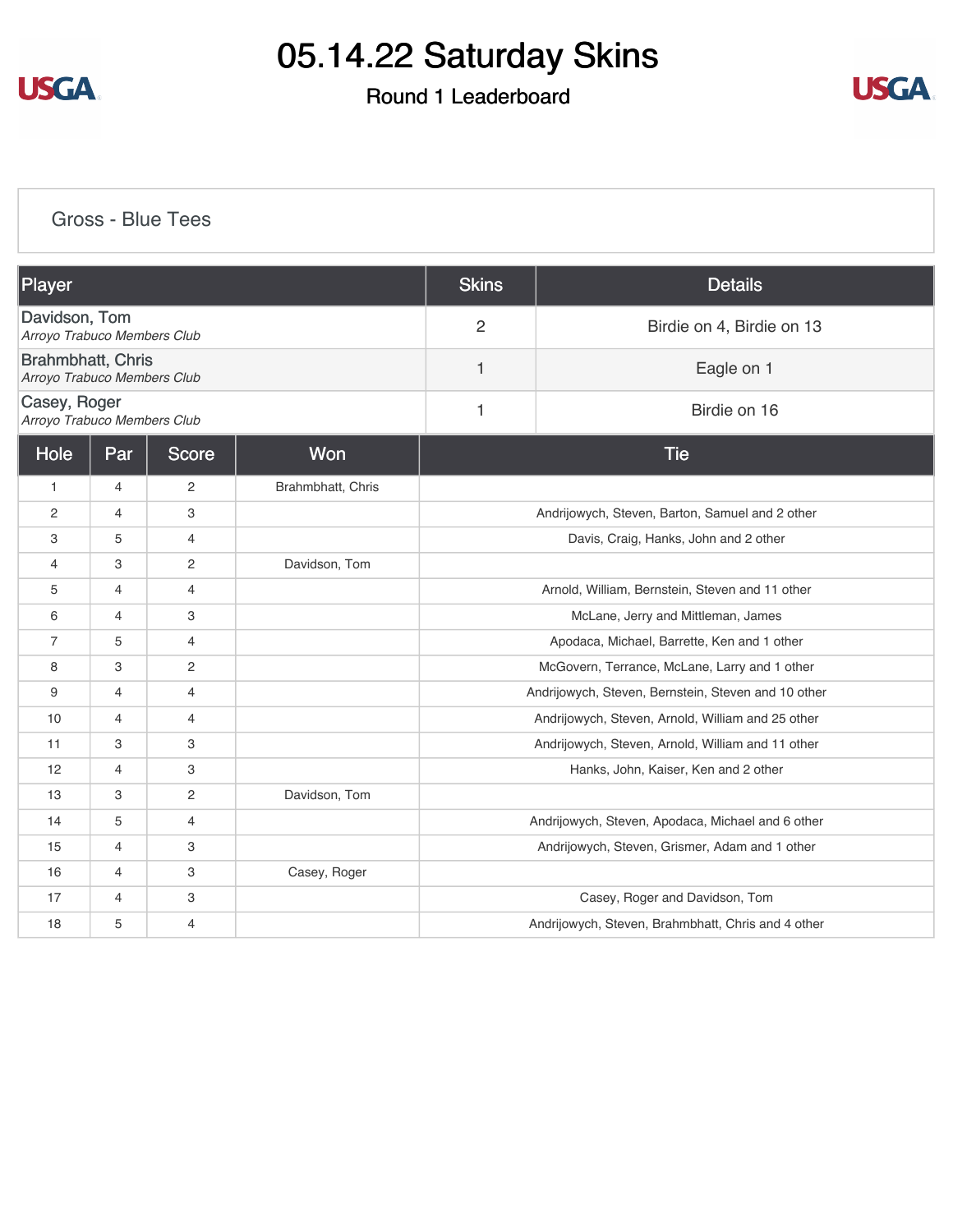

### Round 1 Leaderboard



[Net - Blue Tees](https://static.golfgenius.com/v2tournaments/8471795591951704270?called_from=&round_index=1)

| Player                                                  |                                         |                |                   | <b>Skins</b>   | <b>Details</b>                                  |
|---------------------------------------------------------|-----------------------------------------|----------------|-------------------|----------------|-------------------------------------------------|
| Davidson, Tom<br>Arroyo Trabuco Members Club            |                                         |                |                   | 3              | Eagle on 4, Eagle on 13, Eagle on 17            |
| <b>Brahmbhatt, Chris</b><br>Arroyo Trabuco Members Club |                                         |                |                   | $\overline{c}$ | Double Eagle on 1, Eagle on 7                   |
| Harcar, John<br>Arroyo Trabuco Members Club             |                                         |                |                   | 1              | Birdie on 10                                    |
| Quinn, Ryan<br>Arroyo Trabuco Members Club              |                                         |                |                   | 1              | Eagle on 14                                     |
| McLane, Jerry<br>Arroyo Trabuco Members Club            |                                         |                |                   | 1              | Eagle on 6                                      |
| McGovern, Terrance<br>Arroyo Trabuco Members Club       |                                         |                |                   | 1              | Eagle on 8                                      |
| Grismer, Adam<br>Arroyo Trabuco Members Club            |                                         |                |                   | 1              | Eagle on 15                                     |
| Hole                                                    | Won<br><b>Score</b><br>Par              |                |                   | <b>Tie</b>     |                                                 |
| $\mathbf{1}$                                            | 4                                       | $\mathbf{1}$   | Brahmbhatt, Chris |                |                                                 |
| 2                                                       | 4                                       | $\overline{c}$ |                   |                | Andrijowych, Steven, Barton, Samuel and 2 other |
| 3                                                       | 5                                       | 3              |                   |                | Davis, Craig, Kaiser, Ken and 1 other           |
| 4                                                       | Davidson, Tom<br>3<br>$\mathbf{1}$      |                |                   |                |                                                 |
| 5                                                       | 4                                       | 3              |                   |                | Arnold, William, Bernstein, Steven and 9 other  |
| 6                                                       | 2<br>McLane, Jerry<br>4                 |                |                   |                |                                                 |
| 7                                                       | 3<br>Brahmbhatt, Chris<br>5             |                |                   |                |                                                 |
| 8                                                       | 3<br>$\mathbf{1}$<br>McGovern, Terrance |                |                   |                |                                                 |
| 9                                                       | 4                                       | 3              |                   |                | Bernstein, Steven, Conklin, Hugh and 6 other    |
| 10                                                      | 4                                       | 3              | Harcar, John      |                |                                                 |
| 11                                                      | 3                                       | $\overline{c}$ |                   |                | Grismer, Adam and Kaiser, Ken                   |
| 12                                                      | 4                                       | $\mathbf{2}$   |                   |                | Kaiser, Ken and Tringale, Raymond               |
| 13                                                      | 3                                       | $\mathbf{1}$   | Davidson, Tom     |                |                                                 |
| 14                                                      | 5                                       | 3              | Quinn, Ryan       |                |                                                 |
| 15                                                      | 4                                       | $\overline{c}$ | Grismer, Adam     |                |                                                 |
| 16                                                      | 4                                       | 3              |                   |                | Casey, Roger, Harcar, John and 2 other          |
| 17                                                      | 4                                       | $\overline{c}$ | Davidson, Tom     |                |                                                 |
| 18                                                      | 5                                       | 3              |                   |                | Brahmbhatt, Chris, Depew, Bob and 1 other       |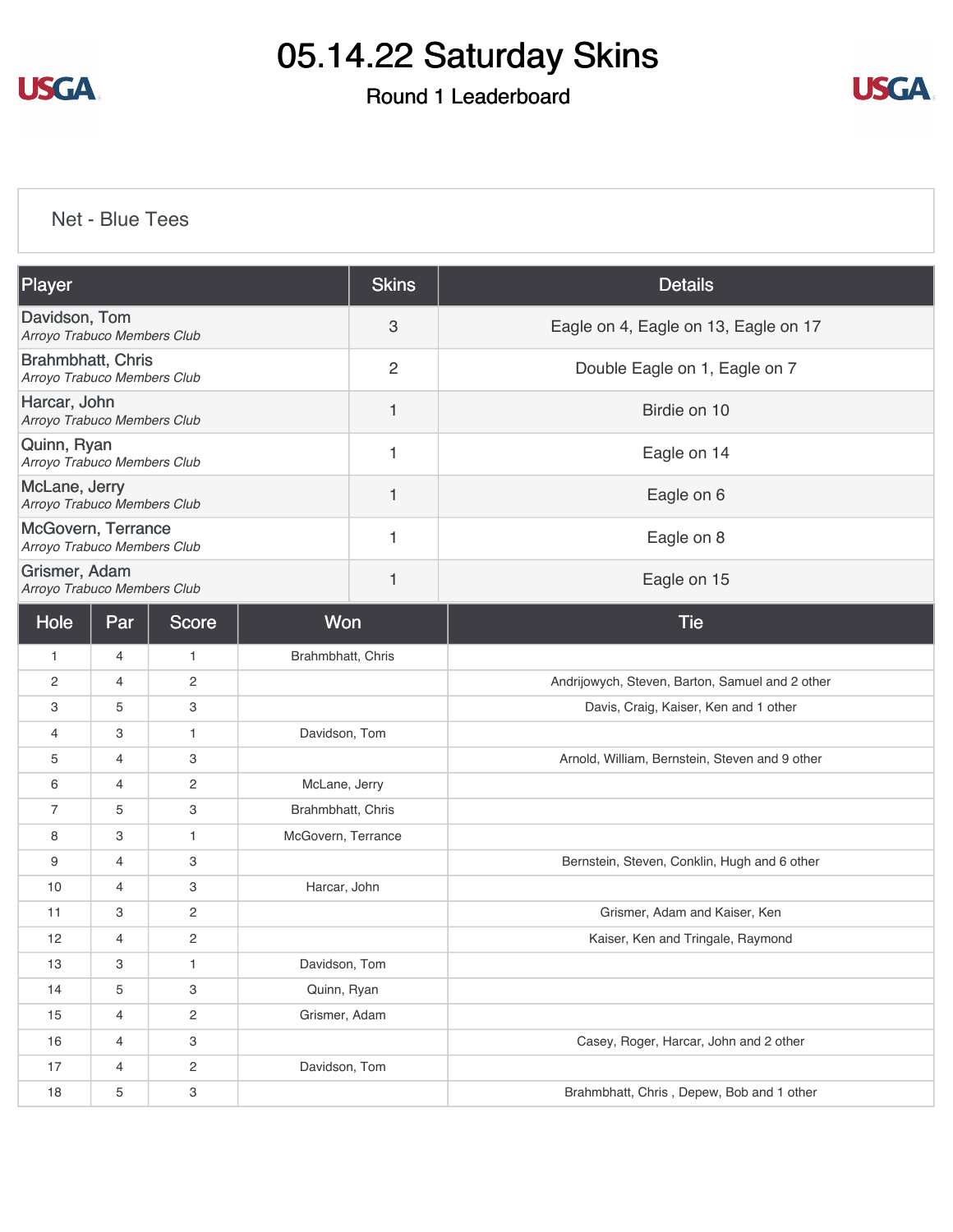

### Round 1 Leaderboard



#### [Gross - White Tees](https://static.golfgenius.com/v2tournaments/8471796445106692303?called_from=&round_index=1)

| Player                                           |                |                |                   | <b>Skins</b>   | <b>Details</b>                              |  |
|--------------------------------------------------|----------------|----------------|-------------------|----------------|---------------------------------------------|--|
| Hood, Ken<br>Arroyo Trabuco Members Club         |                |                |                   | $\overline{2}$ | Birdie on 10, Birdie on 13                  |  |
| Hurst, James<br>Arroyo Trabuco Members Club      |                |                |                   | $\overline{c}$ | Birdie on 2, Birdie on 9                    |  |
| Neal, Donald<br>Arroyo Trabuco Members Club      |                |                |                   | $\overline{c}$ | Par on 6, Birdie on 17                      |  |
| Moaven, Fred<br>Arroyo Trabuco Members Club      |                |                |                   | $\mathbf{1}$   | Birdie on 12                                |  |
| Christie, Richard<br>Arroyo Trabuco Members Club |                |                |                   | 1              | Birdie on 7                                 |  |
| Hole                                             | Par            | Score          | Won               |                | <b>Tie</b>                                  |  |
| $\mathbf{1}$                                     | 4              | 4              |                   |                | Corbin, Ron, Hood, Ken and 4 other          |  |
| 2                                                | $\overline{4}$ | 3              | Hurst, James      |                |                                             |  |
| 3                                                | 5              | 5              |                   |                | Hood, Ken, Hurst, James and 3 other         |  |
| $\overline{4}$                                   | 3              | 3              |                   |                | Hurst, James, Pedzinski, Ron and 1 other    |  |
| 5                                                | 4              | $\overline{4}$ |                   |                | Hurst, James, Moaven, Fred and 1 other      |  |
| 6                                                | 4              | 4              | Neal, Donald      |                |                                             |  |
| $\overline{7}$                                   | 5              | $\overline{4}$ | Christie, Richard |                |                                             |  |
| 8                                                | 3              | 3              |                   |                | Christie, Richard, Corbin, Ron and 3 other  |  |
| 9                                                | 4              | 3              | Hurst, James      |                |                                             |  |
| 10                                               | 4              | 3              | Hood, Ken         |                |                                             |  |
| 11                                               | 3              | 3              |                   |                | Neal, Donald and Ridenour, Robert           |  |
| 12                                               | 4              | 3              | Moaven, Fred      |                |                                             |  |
| 13                                               | 3              | 2              | Hood, Ken         |                |                                             |  |
| 14                                               | 5              | $\overline{4}$ |                   |                | Logsdon, Tom and Pedzinski, Ron             |  |
| 15                                               | $\overline{4}$ | $\overline{4}$ |                   |                | Christie, Richard, Neal, Donald and 1 other |  |
| 16                                               | 4              | 4              |                   |                | Logsdon, Tom, Neal, Donald and 2 other      |  |
| 17                                               | $\overline{4}$ | 3              | Neal, Donald      |                |                                             |  |
| 18                                               | 5              | 5              |                   |                | Hurst, James, Pedzinski, Ron and 1 other    |  |